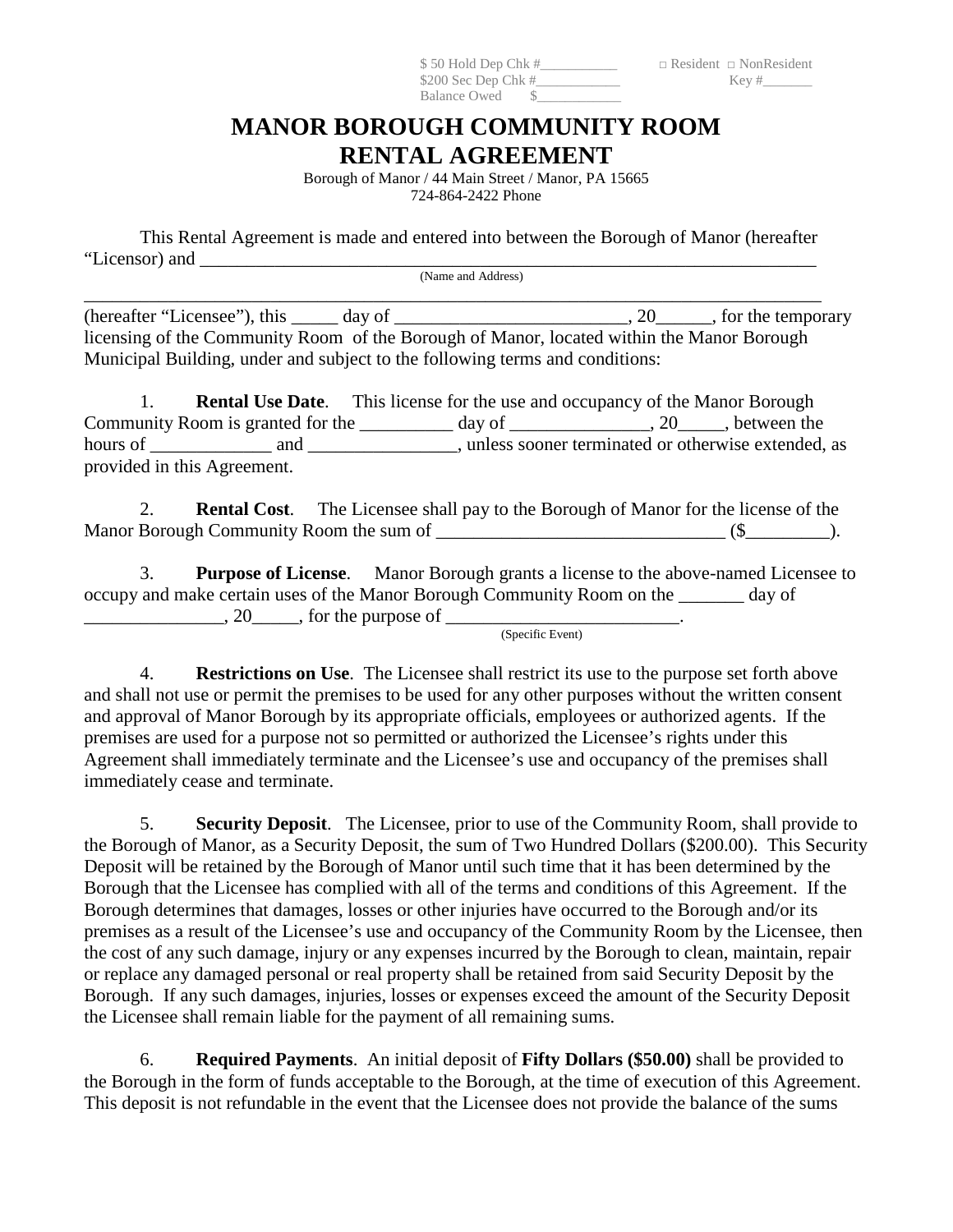due for the rental and/or the required Security Deposit. **The balance of any sums due for the rental of the Community Room, other than the Security Deposit, shall be paid to the Borough fourteen (14) days in advance of the rental use date set forth herein.**

7. **Access to the Community Room prior to the Rental Use Date**. The Licensee may have access to the Community Room prior to the Rental Use Date set forth herein for the purpose of making preparations for Licensee's use and occupancy of the premises. Such access to the Community Room must be specifically authorized by the Borough of Manor by its authorized officials, employees or agents and no such access shall be permitted if it conflicts with any other activity of the Borough for use and occupancy of the Community Room.

8. **Time Limits on the Day of Rental**. The Licensee's use and occupancy of the premises on the above date is limited solely to the time from  $\qquad \qquad$  to  $\qquad \qquad$  on the date of the rental. In the event that the Licensee wants additional time for the use and occupancy of the Community Room either before or after the above scheduled times then the Licensee shall pay in advance to the Borough the sum of FIFTY (\$50.00) DOLLARS per hour. In no event shall the time of rental of the Community Room extend beyond 12:00 midnight on the date of the rental.

## 9. **Furnishings and Access Provided by Borough**.

- a. The Licensee shall have the right to use and occupy the kitchen located in the Manor Municipal Building and the appliances contained therein; provided however, that the Licensee shall not be permitted to do any cooking or baking in the kitchen or the Community Room.
- b. Manor Borough shall provide and permit the use of the tables, chairs and garbage receptacles that are commonly located in the Community Room.
- c. Manor Borough shall permit the use and occupancy of the restrooms located within the Municipal Building, which are adjacent to the Community Room.
- d. Manor Borough will provide all utilities for the use of the Community Room, restrooms and kitchen.
- e. Manor Borough will provide tools and supplies for the cleaning of the kitchen, Community Room and restrooms.
- f. Manor Borough shall not provide, nor supply any glasses, barware, dishes, utensils, ice cube containers, table coverings, table wear, ashtrays or garbage bags. Also, Manor Borough will not provide any food or drink. All of the above must be provided by the Licensee.
- g. Manor Borough will not provide any traffic or parking control. If the Licensee desires the same the Licensee must make arrangements with the Borough of Manor Police Department through the appropriate official.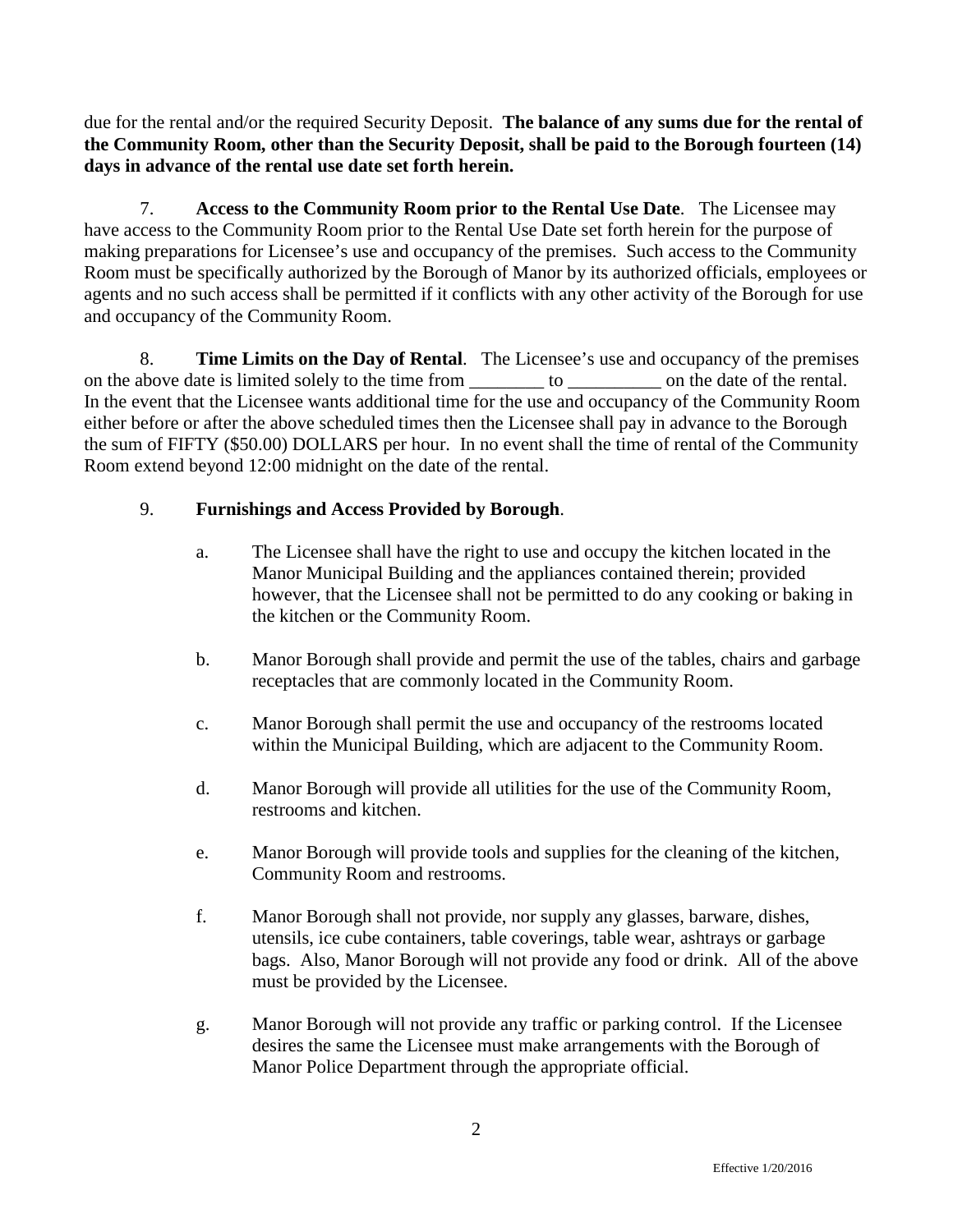#### 10. **Licensee's Responsibilities**.

- a. The Licensee must, on the day of, and at the conclusion of the rental, clean and return to its original locations all personal property, including but not limited to chairs, tables, garbage receptacles and movable items in the kitchen area.
- b. The Licensee shall, on the day of, and at the conclusion of the rental, clean and remove all items placed on tables, chairs or other areas, including but not limited to, table coverings, tape or other substances or materials used to fasten any table coverings or other items to the tables, and turn off ALL lighting including restrooms.
- c. The Licensee shall, on the day of, and at the conclusion of the rental, properly dispose of all garbage, refuse and waste, including but not limited to, papers, decorations, bottles, cans, glasses, food, tableware, ashtrays and decorations. All garbage, refuse and waste shall be placed in the dumpster provided by the Borough and located on the outside of the building.
- d. The Licensee shall, on the day of, and at the conclusion of the rental, clean all tables, chairs, bar area and all countertops, removing any materials, liquids, marks, mars or other items.
- e. The Licensee shall, on the day of, and at the conclusion of the rental, remove all decorations which have been installed or located anywhere in the Community Room or on the property.
- f. The Licensee shall be certain to use all strainers located in the sinks and drains in the kitchen areas.
- g. All tables and chairs must be folded, closed and stacked in the areas designated in the Community Room for the same.
- h. The Licensee shall NOT affix anything to the walls, doors, windows, or ceiling with any tape or adhesive type material, no hooks, no fasteners, no staples, no tacks, or any surface marring material of any kind is permitted.

## 11. **Liability and Indemnity**.

a. Licensee shall be liable for any and all damages, injuries, losses and expenses occurring to the premises, the property or to the Borough, resulting from or caused by the actions or omissions of the Licensee or any of its/his/her officials, guests, agents, servants, contractors or employees. In the event that the Borough of Manor engages the services of any consultant, professional or attorney to pursue and/or obtain from Licensee any sums for such damages, losses, injuries or expenses, or to enforce any or all of the provisions and obligations of Licensee, as contained herein, Licensee hereby agrees that the costs and expenses of all such engagements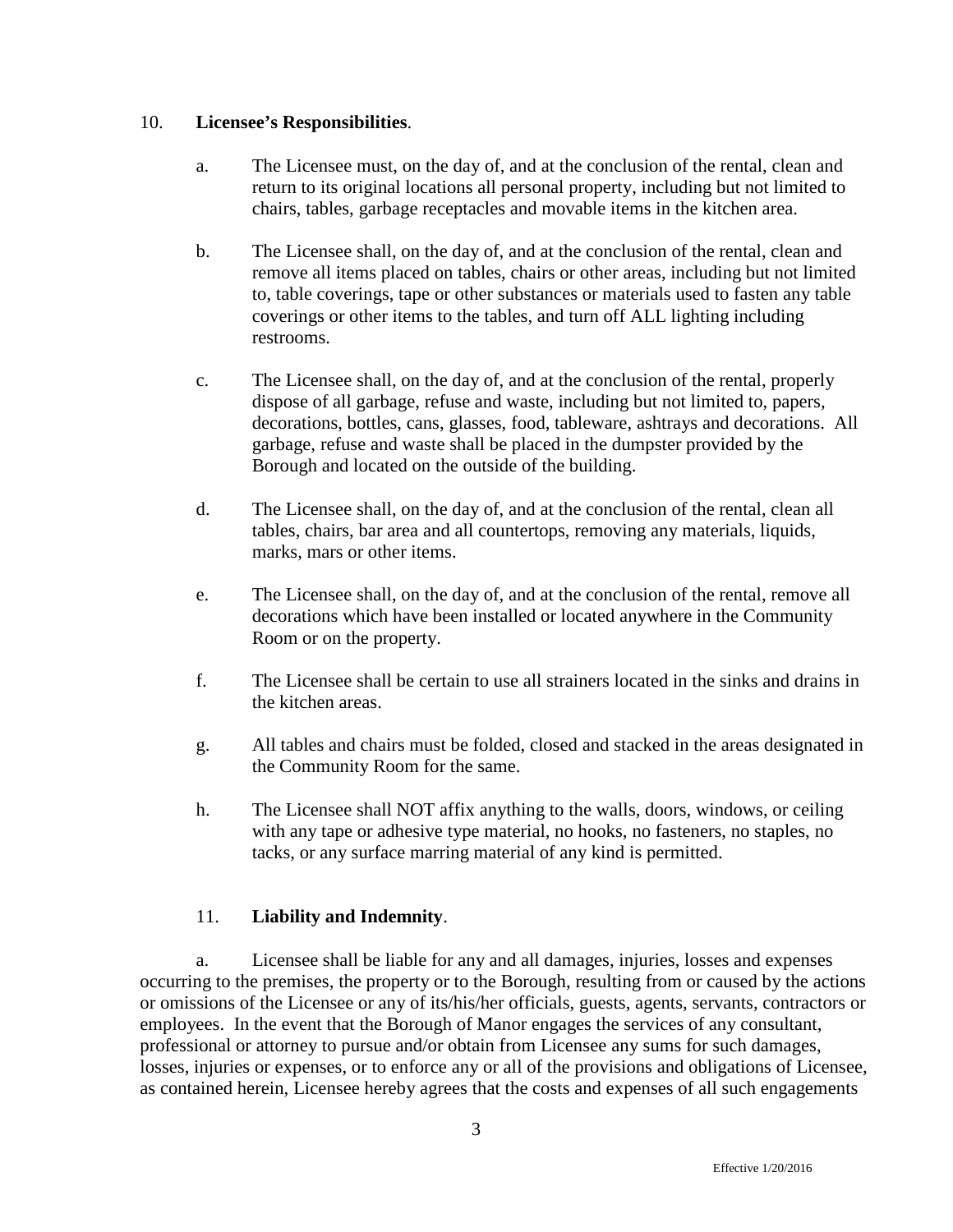and actions by such professionals, consultants or attorneys shall be paid by the Licensee to the Borough of Manor.

b. Licensee agrees to indemnify and hold harmless the Borough of Manor from and against any and all claims, demands, damages, injuries, losses, costs and expenses, including reasonable attorneys fees for the investigation and/or defense of any such claims arising from the conduct or omissions of the Licensee on the premises or the Licensee's use of the premises or from any breach on the part of the Licensee of any condition, obligation or provision of this rental Agreement or from any act or negligence of the Licensee, its officers, agents, contractors, employees or invitees in or about the premises.

12. **Prohibited Actions**. Neither the Licensee, nor any of its/his/her officers, guests, agents, servants, contractors or employees are permitted to alter, change, tamper with or otherwise affect the settings and use of the heating, air conditioning or the electrical systems within the Manor Borough Municipal Building. Further, Licensee shall not use the premises or permit the premises to be used in any manner that results in any waste of the premises or constitutes a nuisance on the premises or permit the use of the premises for any unlawful purposes. Further, the following are examples of prohibited conduct, activities or omissions on the premises:

- a. Using or disturbing areas of the Municipal Building not granted to the Licensee.
- b. Causing damage to any real or personal property of the Borough.
- b. Using nails, screws, brads, staples, bolts and/or glue, tape, materials or substances of any kind to attach decorations to tables, chairs, walls, ceilings or other interior facilities and amenities on the premises that will mark, mar or cause damage to any of the same.
- d. Parking in designated parking areas reserved for fireman or others.
- e. Having any person(s) remaining on the premises after midnight of the day of the rental with the exception of any persons present to clean and restore items as set forth in this Agreement.
- f. Leaving anything on tables, chairs, bar surfaces or counters.
- g. Leaving food or drinks spills on tables, bar surfaces, counters, chairs or floors.
- h. Leaving any dirt, waste, garbage, refuse or any other foreign substances in the kitchen or Community Room.
- i. Dumping or placing in any sink, drain or commode grease or food.
- j. Failing to clean all sinks.